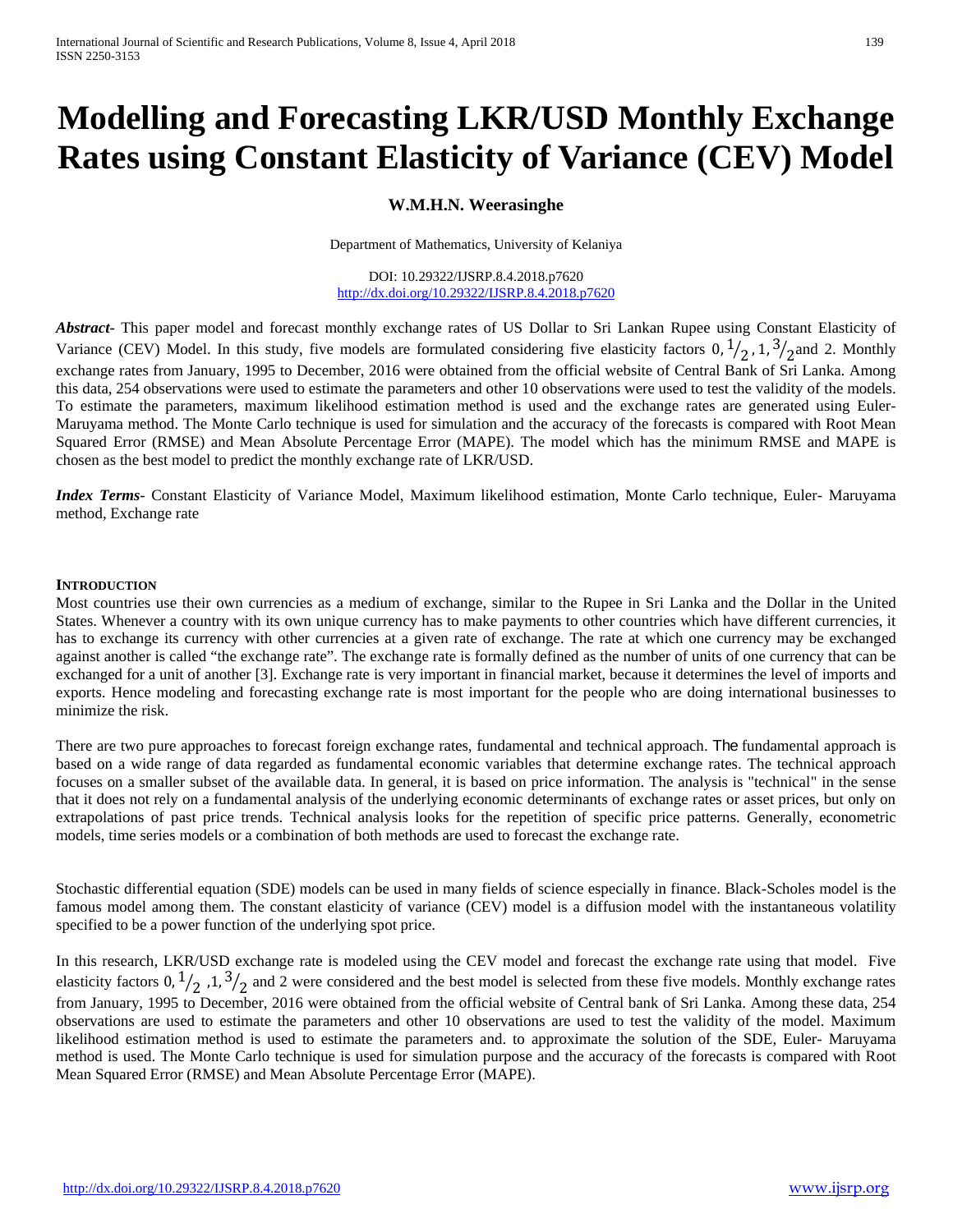### I. LITERATURE REVIEW

In literature, many studies were carried out to model and forecast the exchange rate. Booth and Glassman (1987), compared the exchange rate forecasting models considering forecast accuracy and profitability. Tenti (1996), proposed the use of recurrent neural networks to forecast foreign exchange rates. Nabni et al. (1996), described how modern machine learning techniques can be used in conjunction with statistical methods to forecast short term movements in exchange rates. Vinod and Samantha (1997), applied eight SDE models to exchange rate dynamics and evaluated the best model. They used three estimation methods, generalized method of moments (GMM), small sigma asymptotic estimating function (SSA-EF) and numerical conditional variance (NCV) method. Soofi and Cao (1999), performed out-of-sample predictions on daily Peseta–Dollar spot exchange rates using a simple nonlinear deterministic technique of local linear predictor. Gencay (1999), investigated the predictability of spot foreign exchange rate returns from past buy-sell signals of the simple technical trading rules by using the nearest neighbors and the feed forward network regressions.

Majhi, Panda and Sahoo (2009), developed two novel ANN models, functional link artificial neural network (FLANN) and cascaded functional link artificial neural network (CFLANN) involving nonlinear inputs and simple ANN structure with one or two neurons. Rime, Sarno and Sojli (2010) examined the linkages between exchange rate movements, order flow and expectations of macroeconomic variables. Jalil and Fleriden (2010) explained the exchange rate movements in the Pakistan foreign exchange market using the market micro structure approach. Simpson and Grossman (2010) used a relative purchasing power parity (PPP) model to construct a time-varying equilibrium exchange rates.

Abdorrahman et al. (2011), developed three decision making models to maximize profit of trades during a specific period and forecasted the direction of exchange rate over a specific period on the basis of values of indicators in previous time period. Pacelli (2012) analyzed and compared different mathematical models such as artificial neural networks, ARCH and GARCH models. Irena and Andrius (2013) discussed the advantages and drawbacks of the main fundamental exchange rate forecasting models. Yuan (2013), presented the polynomial smooth support vector machine (PSSVM) learning model. Minakhi et al. (2014), proposed a hybrid prediction model by combining an adaptive autoregressive moving average (ARMA) architecture and differential evolution (DE) based training of its feed-forward and feed-back parameters. Mehreen et al. (2014), explored Neuro- evolution and evaluated for its application in devising prediction models for foreign currency exchange rates. Tlegenova (2015), modeled yearly exchange rates between USD/KZT, EUR/KZT and SGD/KZT, and compared the actual data with developed forecasts using time series analysis over the period from 2006 to 2014. Urrutia et al. (2015), formulated a mathematical model to forecast exchange rate of the Philippines from the 1st Quarter of 2015 up to the 4th Quarter of 2020 using Autoregressive integrated Moving Average (ARIMA).

### II. THE METHODOLOGY

The monthly exchange rate of LKR/USD for the period from January, 1995 to December, 2016 is represented in Figure 1. It can be observed that there is an upward trend of monthly exchange rate of LKR/USD in this period.



**Figure 1: Monthly Exchange Rates of LKR/USD from January, 1995 to December, 2016**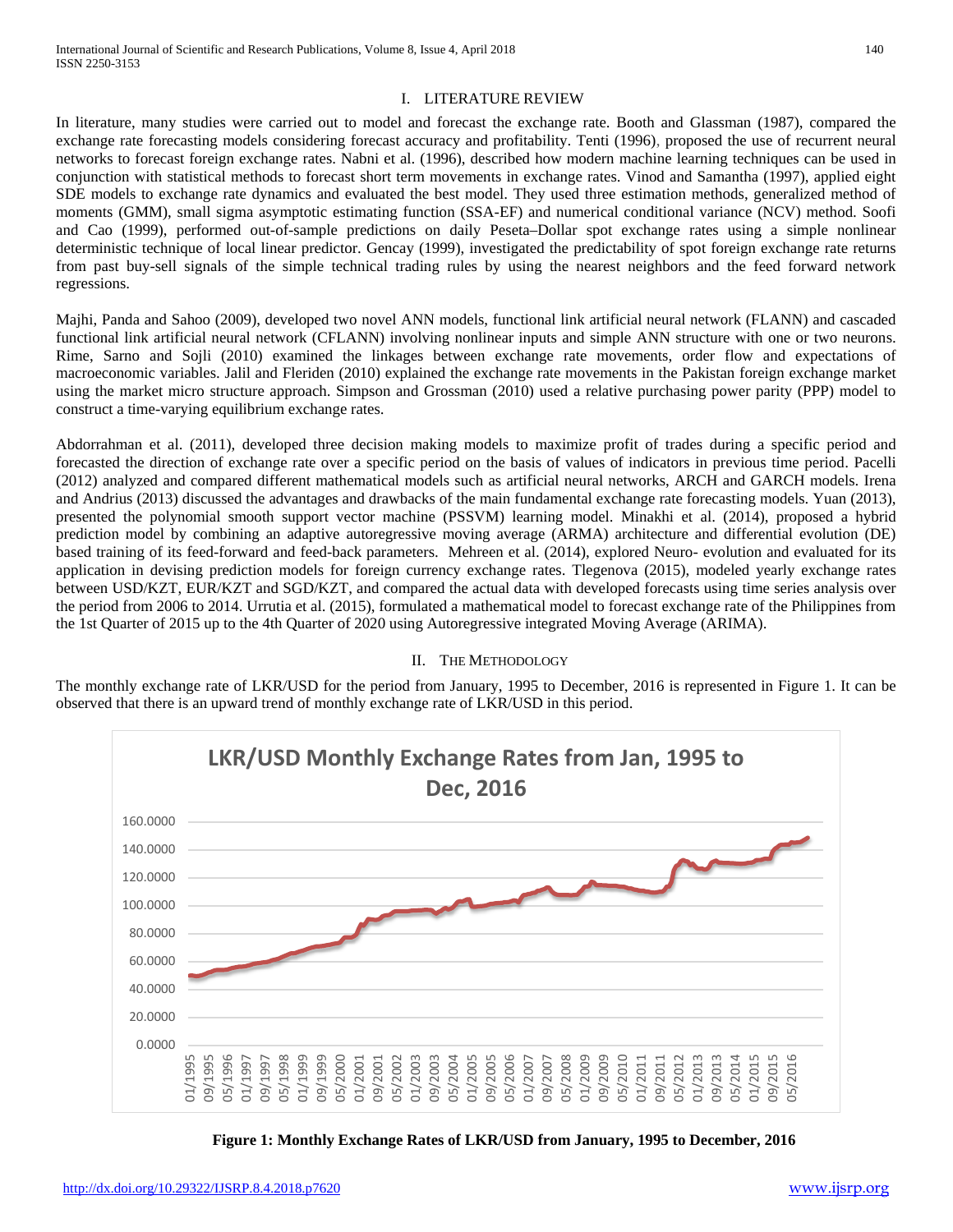International Journal of Scientific and Research Publications, Volume 8, Issue 4, April 2018 141 ISSN 2250-3153

The diffusion process of  $X(t)$  at time t in a CEV model can be expressed as,

$$
dX(t) = \mu X(t)dt + \sigma(X(t))^{1/2}dW(t) \qquad 0 \le \beta < 2
$$
 (1)

where  $X(t)$  is the exchange rate at month t,  $\mu X(t)$  is the drift coefficient,  $\sigma(X(t))^{B/2}$  is the diffusion coefficient,  $W(t)$  is a Weiner process and  $\beta$  is the elasticity factor. If  $\beta = 2$ , the CEV model returns to the conventional Black–Scholes model in which the variance rate is independent of the stock price. If  $\beta = 0$ , it is the Ornstein–Uhlenbeck model.

The solution of the equation (3.1) can be approximated using Euler-Maruyama method and it is given by,

$$
X(t) = X(t-1) + \mu X(t-1)\Delta t + \sigma X(t-1)^{\beta/2}(W(t) - W(t-1))
$$
 (2)

In this research, five cases of  $\beta$  were considered. They are  $0, \frac{1}{2}, 1, \frac{3}{2}$  and 2. First of all, the parameters of the equation (1) must be calculated. For this purpose, maximum likelihood estimation method [1] is used.

Let  $x_0, x_1, x_2, \ldots, x_N$  are observed values of  $X(t)$  at the respective uniformly distributed times  $t_i = i\Delta t$  for  $i = 0, 1, \ldots, N$  where,  $\Delta t = T/N$ . Let  $p(t_k, x_k | t_{k-1}, x_{k-1}; \theta)$  be the transition probability density of  $(t_k, x_k)$  starting from  $(t_{k-1}, x_{k-1})$  given the vector  $\theta$ . Suppose that the density of the initial state is  $p_0(x_0|\theta)$ .

In maximum likelihood estimation of  $\theta$ , the joint density

$$
D(\theta) = p_0(x_0|\theta) \prod_{k=1}^{N} p(t_k, x_k | t_{k-1}, x_{k-1}; \theta)
$$

is maximized over  $\theta \in \mathbb{R}^m$ . It is more convenient to minimize the function

$$
L(\theta) = -\ln(D(\theta))
$$

which has the form

$$
L(\theta) = -\ln(p_0(x_0|\theta)) - \sum_{k=1}^{N} \ln(p(t_k, x_k|t_{k-1}, x_{k-1}; \theta))
$$

One difficulty in finding the optimal value  $\theta^*$  is that the transition densities are not generally known. However, by considering the Euler approximation and letting  $X(t_{k-1}) = x_{k-1}$  at  $t = t_{k-1}$ 

$$
X(t_k) \approx x_{k-1} + \mu x_{k-1} \Delta t + \sigma x_{k-1}^{\ \ \ \beta/2} \sqrt{\Delta t} \eta_k
$$

where  $\eta_k \sim N(0, \Delta t)$ . This implies that

$$
p(t_k, x_k | t_{k-1}, x_{k-1}; \theta) = \frac{1}{\sqrt{2\pi \sigma_k^2}} exp\left(\frac{-(x_k - \mu_k)^2}{2\sigma_k^2}\right)
$$
  
where  $\mu_k = x_{k-1} + \mu x_{k-1} \Delta t$  and  $\sigma_k = \sigma x_{k-1}^{\beta/2} \sqrt{\Delta t}$ .

This transition density can be substituted into the expression for  $L(\theta)$  which can subsequently be minimized over  $\mathbb{R}^m$ . Then, the parameters  $\hat{\mu}$  and  $\hat{\sigma}$  can be calculated using the equations:

$$
\hat{\mu} = \frac{\sum_{k=0}^{N} \frac{(x_{k+1} - x_k)}{x_k \beta - 1}}{\Delta t \sum_{k=0}^{N} x_k^{2 - \beta}}
$$

and

$$
\hat{\sigma} = \sqrt{\frac{\sum_{k=0}^{N} x_{k+1} (x_k - \frac{\beta}{2} - (1 + \mu \Delta t) x_k^{1 - \frac{\beta}{2}})^2}{\Delta t}}
$$

for  $0 \leq \beta < 2$ .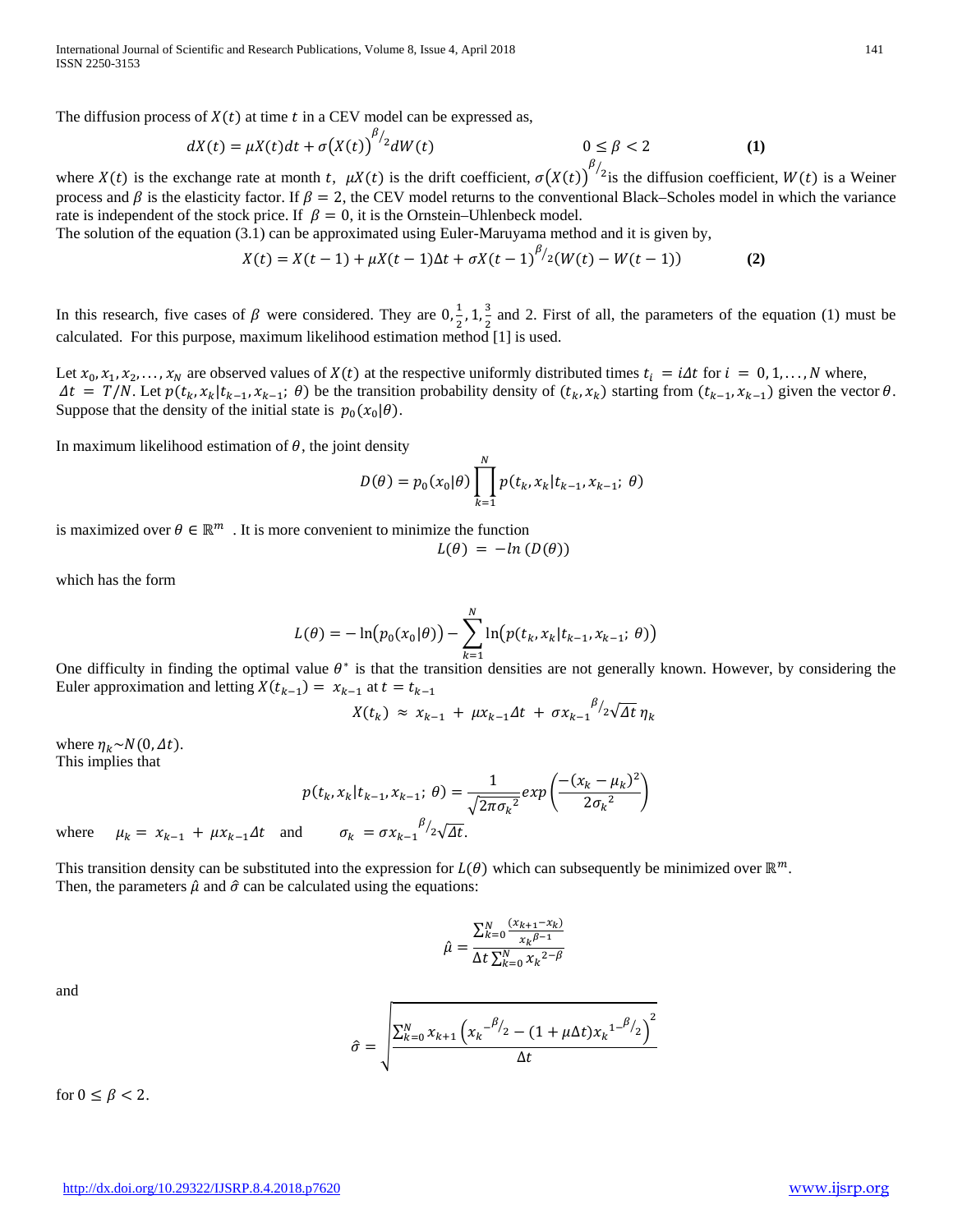After estimating parameters, sample paths for the exchange rates can be generated for each value of  $\beta$ . To simulate these sample paths, Monte Carlo method is used. Monte Carlo means using random numbers as a tool to compute something that is not random. It can be used to solve any problem having a probabilistic interpretation. By the law of large numbers, integrals described by the expected value of some random variable can be approximated by taking the empirical mean of independent samples of the variable.

As an example, let X be a random variable and write its expected value as  $A = E(X)$ . If we can generate  $X_1, X_2, ..., X_n$ , n independent random variables with the same distribution, then we can make the approximation,

$$
\widehat{A_n} = \frac{1}{n} \sum_{i=1}^n X_i.
$$

By law of large numbers,  $\overline{A_n} \to A$  as  $n \to \infty$ .  $X_i$  and  $\overline{A_n}$  are random and could be different each time we run the program. Still, the target number  $A$  is not random.

In this research work, forecasting is an important task. According to the five CEV models which are considered, future exchange rates can be forecasted using Monte Carlo simulation. Finally, the accuracy of forecasting is calculated using two methods, root mean square error (RMSE) and mean absolute percentage error (MAPE). The equations are given by,

$$
RMSE = \sqrt{\sum_{i=1}^{m} \frac{(x_i - \widehat{x}_i)^2}{m}}
$$

and

$$
MAPE = \left( \frac{\left( \sum_{i=1}^{m} \left| \frac{x_i - \widehat{x_i}}{x_i} \right| \right)}{m} \right) \times 100
$$

where  $x_i$  is the observed value,  $\hat{x}_i$  is the forecasted value at time  $t = i$  and m is the number of observations. Minimum value of these values indicate the best model.

### III. RESULTS AND FINDINGS

In this research, five CEV models are considered. According to the value of elasticity factor( $\beta$ ), parameter estimations of each CEV model is given in the Table I. To estimate the parameters, 254 observations are used.

## Elasticity factor  $(\beta)$   $\hat{\mu}$   $\hat{\sigma}$ 0 0.0417 61.7786  $\overline{1/2}$  $\frac{1}{2}$  0.0435 19.1334 1 0.0456 5.9481  $\overline{\frac{3}{2}}$  $\frac{1}{2}$  0.0481 1.8568 2 0.0508 0.5822

### **Table I: Estimated Parameter Values for Five CEV Models**

By substituting the values of the Table I to the equation (2), Euler-Maruyama approximations of each model can be obtained. Then, by taking the initial value as the exchange rate of January, 1995 more sample paths can be generated. From Figure 2 to Figure 6 represent five sample paths for each CEV model.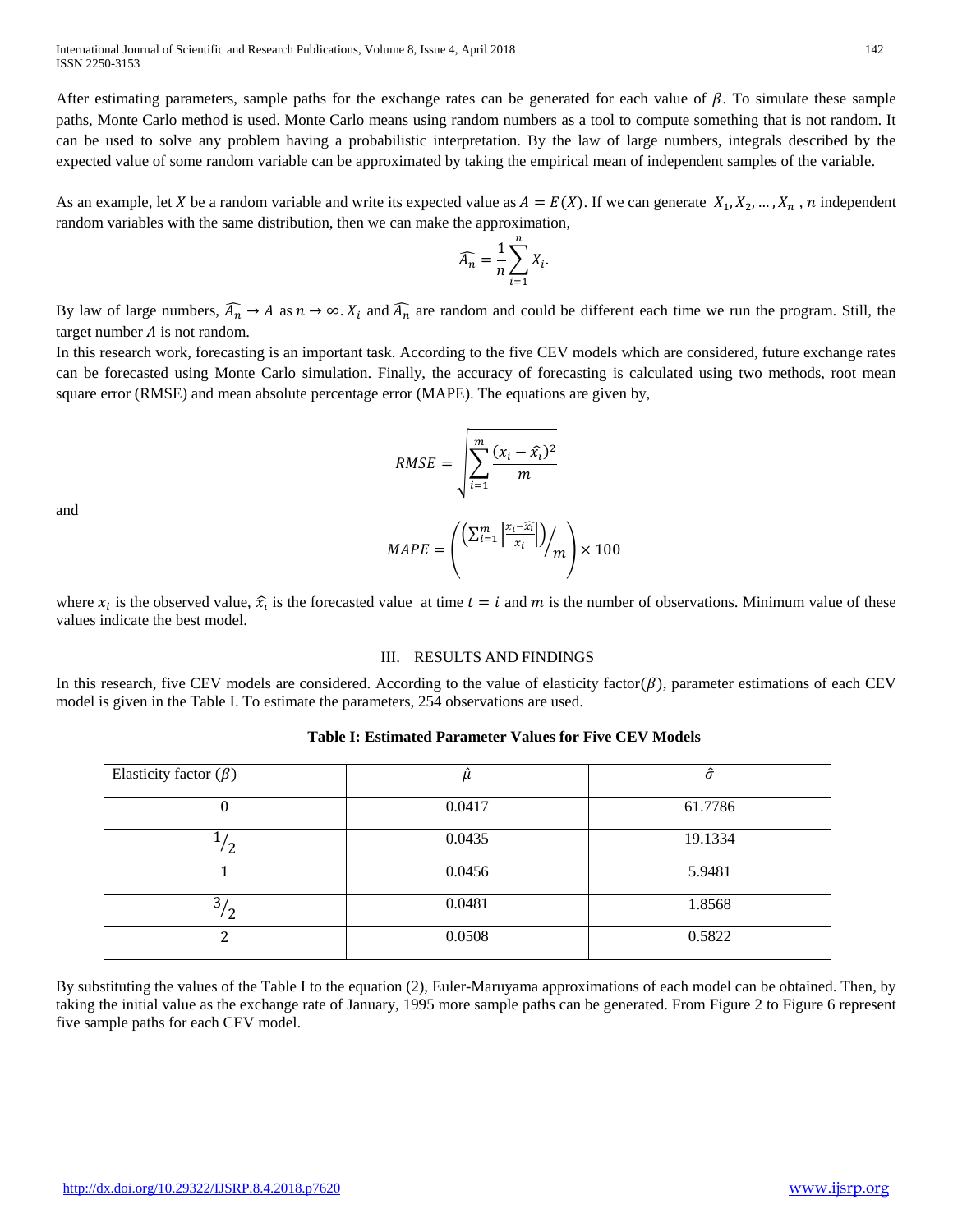

Figure 2: Five Sample Paths for the CEV Model  $dX(t) = 0.0417X(t)dt + 61.7786dW(t)$ 



Figure 3: Five Sample Paths for the CEV Model  $dX(t) = 0.0435X(t)dt + 19.1334\big(X(t)\big)^{1/4}dW(t)$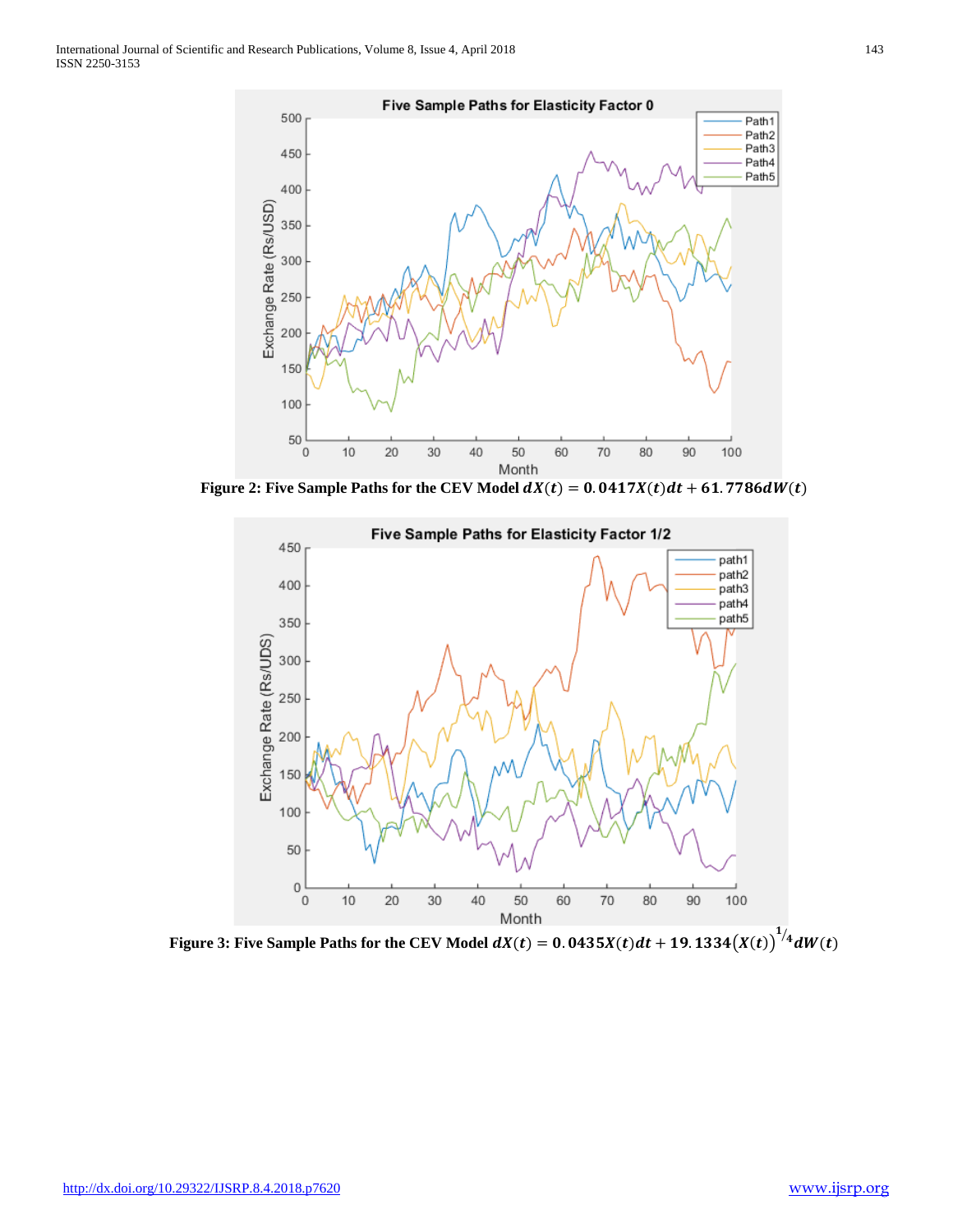

Figure 4: Five Sample Paths for the CEV Model  $dX(t) = 0.0456X(t)dt + 5.9481\big(X(t)\big)^{1/2}dW(t)$ 

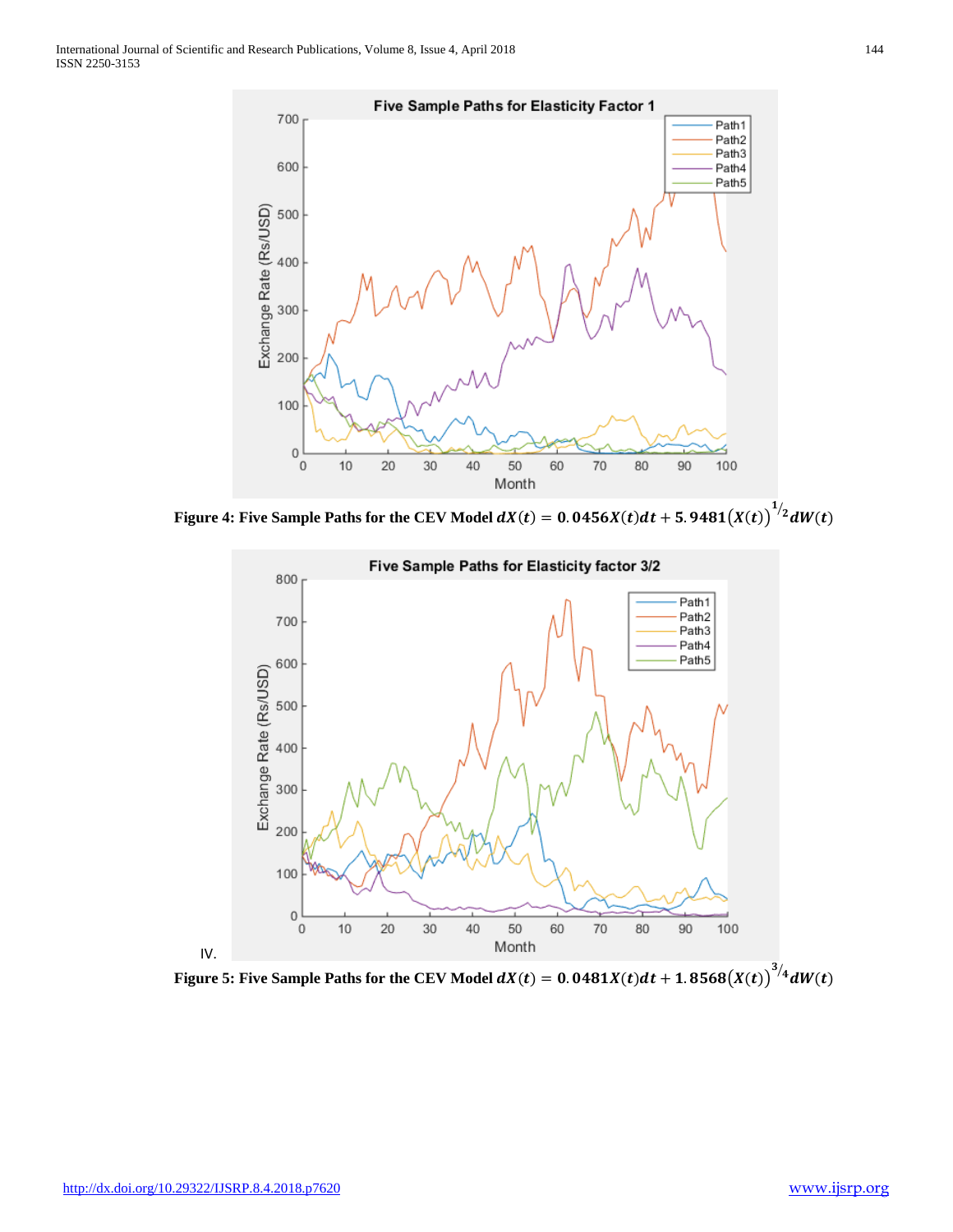

**Figure 6: Five Sample Paths for the CEV Model**  $dX(t) = 0.0508X(t)dt + 0.5822X(t)dW(t)$ 

In this study, LKR/USD monthly exchange rates for nine months are forecasted by considering the initial value as 143.9594 Rs/\$ which is the exchange rate of March, 2016.

The generated monthly exchange rates of a time point is different to one sample path to another. Hence by generating one sample path, a fixed value for the exchange rate cannot be obtained. Because of that, Monte- Carlo simulation is used to obtain the convergent monthly exchange rate. Figure 7 to Figure 11 illustrate the convergence of exchange rate when the large number of sample paths are generated.



Figure 7: Convergence of Exchange Rate on April, 2016 for the model  $dX(t) = 0.0456X(t)dt + 5.9481\big(X(t)\big)^{1/2}dW(t)$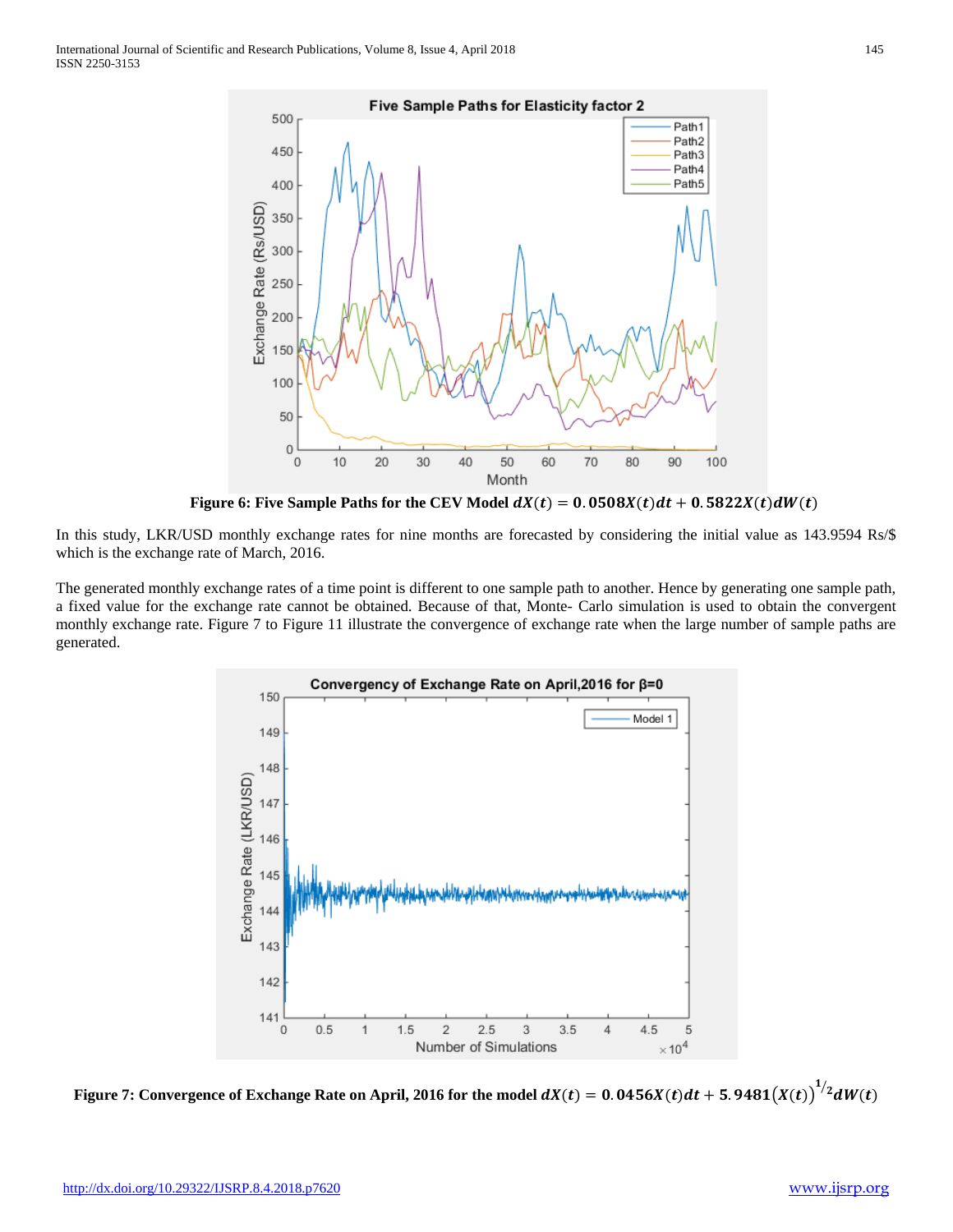

**Figure 8: Convergence of Exchange Rate on April, 2016 for the model**   $dX(t) = 0.0435X(t)dt + 19.1334(X(t))^{1/4}dW(t)$ 



Figure 9: Convergence of Exchange Rate on April, 2016 for the model  $dX(t) = 0.0456X(t)dt + 5.9481\big(X(t)\big)^{1/2}dW(t)$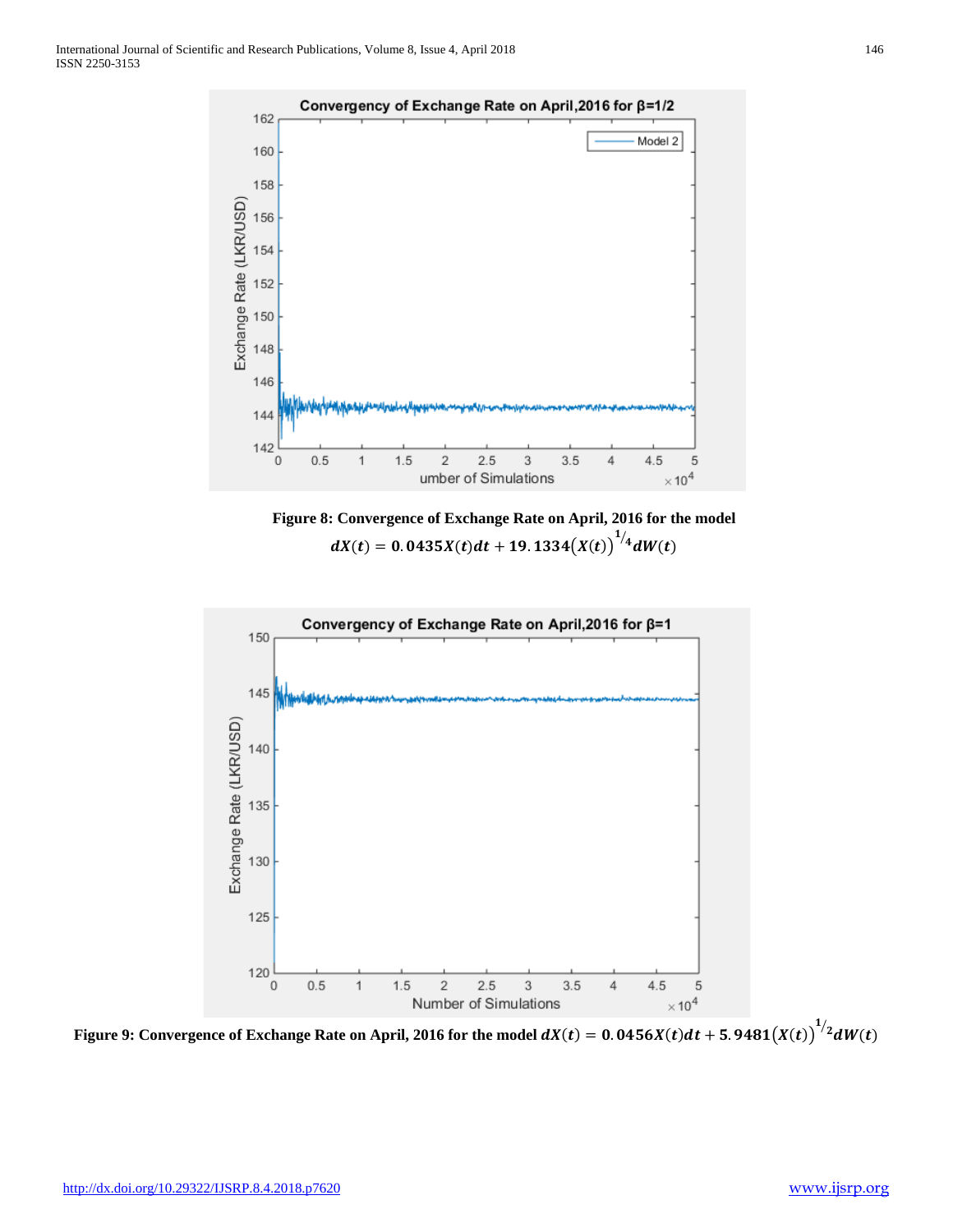

Figure 10: Convergence of Exchange Rate on April, 2016 for the model  $dX(t) = 0.0481X(t)dt + 1.8568\big(X(t)\big)^{3/4}dW(t)$ 



Figure 11: Convergence of Exchange Rate on April, 2016 for the model  $dX(t) = 0.0508X(t)dt + 0.5822X(t)dW(t)$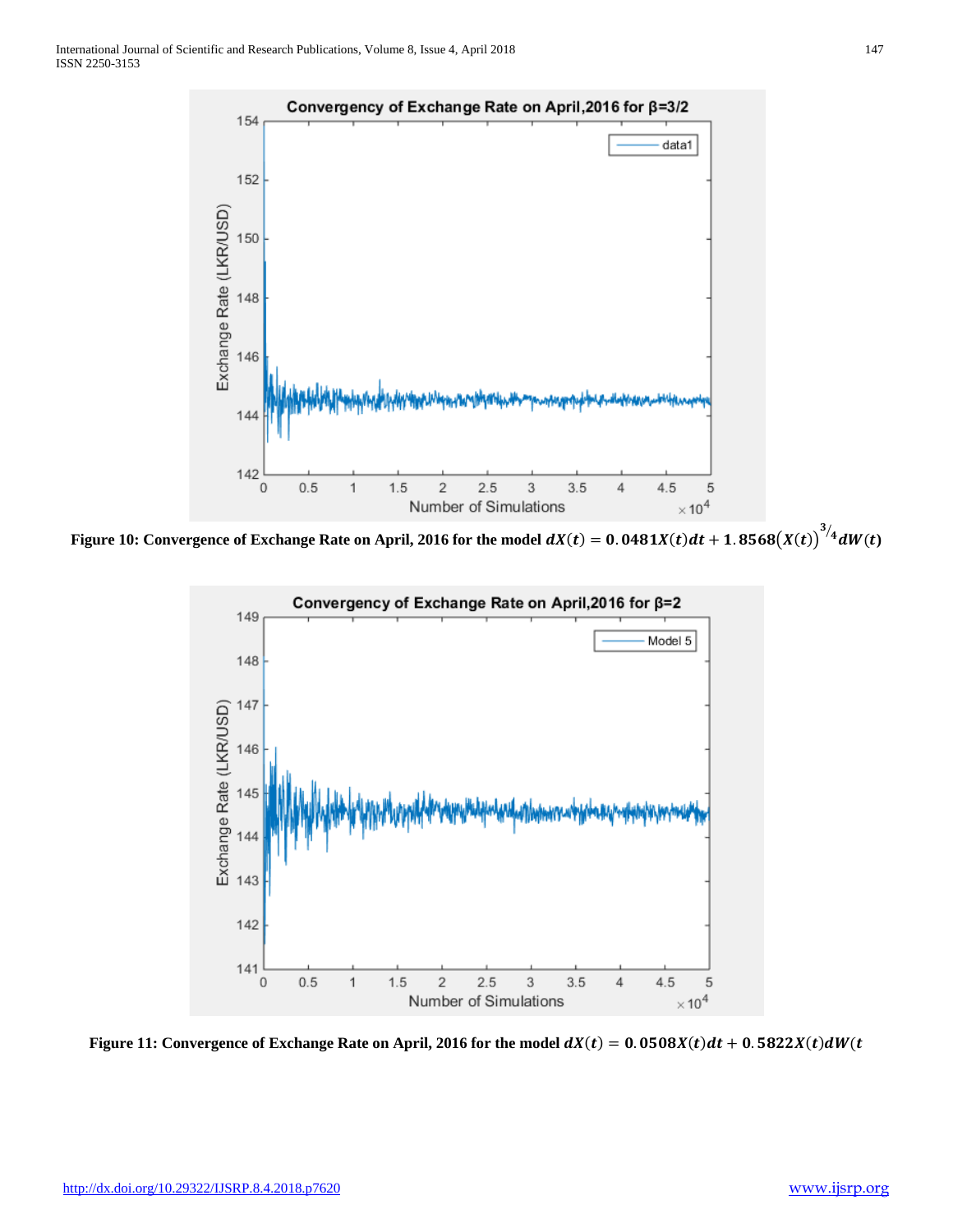By generating 200000 sample paths and taking the average of each point forecasted exchange rates are obtained. Table II represents the actual exchange rates and forecasted values for each model from April, 2016 to December, 2016.

| <b>Month</b> | Actual   | $\beta = 0$ | $\beta = 1/2$ | $\beta = 1$ | $\beta = 3/2$ | $\mathbf{\beta} = 2$ |
|--------------|----------|-------------|---------------|-------------|---------------|----------------------|
| 03/2016      | 143.9594 | 143.9594    | 143.9594      | 143.9594    | 143.9594      | 143.9594             |
| 04/2016      | 143.9001 | 144.4051    | 144.5337      | 144.5532    | 144.4990      | 144.4974             |
| 05/2016      | 145.6502 | 144.8608    | 145.0134      | 145.0565    | 145.0581      | 145.0748             |
| 06/2016      | 145.2836 | 145.3562    | 145.5455      | 145.5918    | 145.6683      | 145.7518             |
| 07/2016      | 145.4070 | 145.8443    | 146.0579      | 146.1818    | 146.2689      | 146.3140             |
| 08/2016      | 145.6010 | 146.3502    | 146.5258      | 146.7334    | 146.8723      | 146.8614             |
| 09/2016      | 145.7849 | 146.8095    | 147.0654      | 147.2083    | 147.4450      | 147.3881             |
| 10/2016      | 146.8723 | 147.3390    | 147.6002      | 147.7664    | 148.0006      | 148.0006             |
| 11/2016      | 147.7710 | 147.9532    | 148.1652      | 148.2576    | 148.6318      | 148.6318             |
| 12/2016      | 148.8820 | 148.5570    | 148.7373      | 148.8140    | 149.1268      | 149.2442             |

**Table II: Actual and Forecasted LKR/USD Exchange Rates from April, 2016 to December, 2016**

Graphically, The Actual and forecasted exchange rates for each model can be compared as follows:



**Figure 12: Actual Rates and Forecasted Rates for the CEV Model**  $dX(t) = 0.0417X(t)dt + 61.7786dW(t)$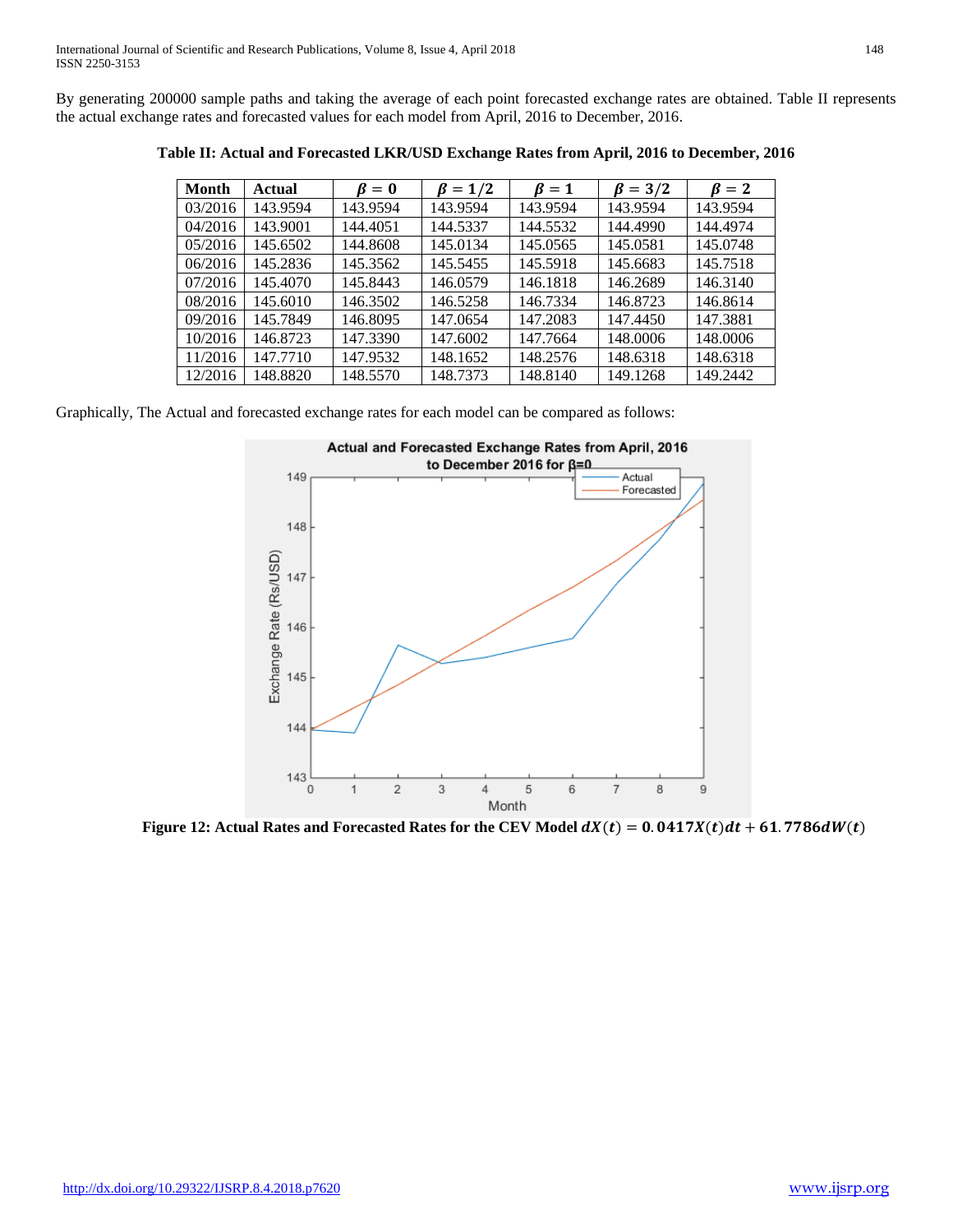

Figure 14: Actual Rates and Forecasted Rates for the CEV Model  $dX(t) = 0.0456X(t)dt + 5.9481\big(X(t)\big)^{1/2}dW(t)$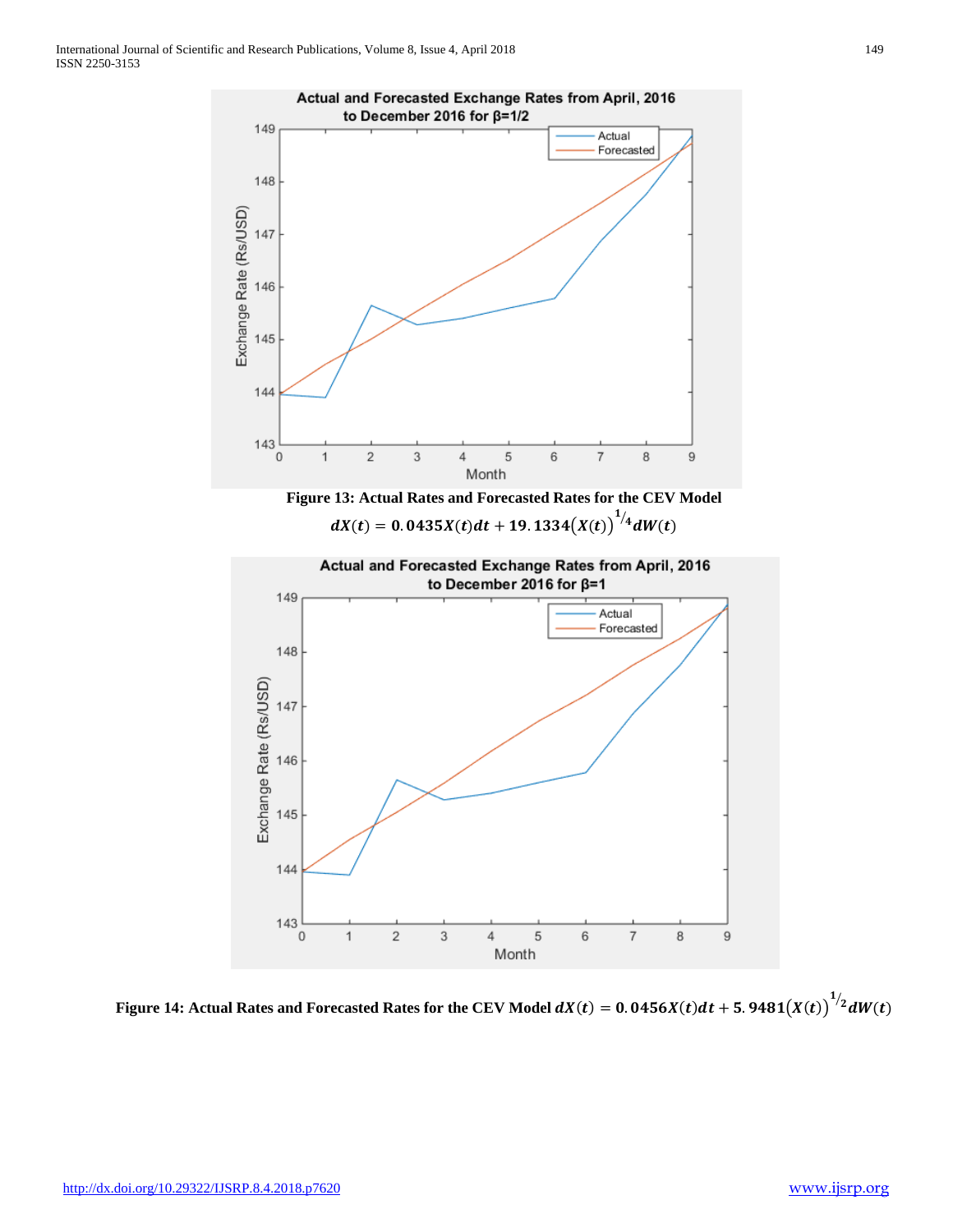

Figure 15: Actual Rates and Forecasted Rates for the CEV Model  $dX(t) = 0.0481X(t)dt + 1.8568\big(X(t)\big)^{3/4}dW(t)$ 



**Figure 16: Actual Rates and Forecasted Rates for the CEV Model**  $dX(t) = 0.0508X(t)dt + 0.5822X(t)dW(t)$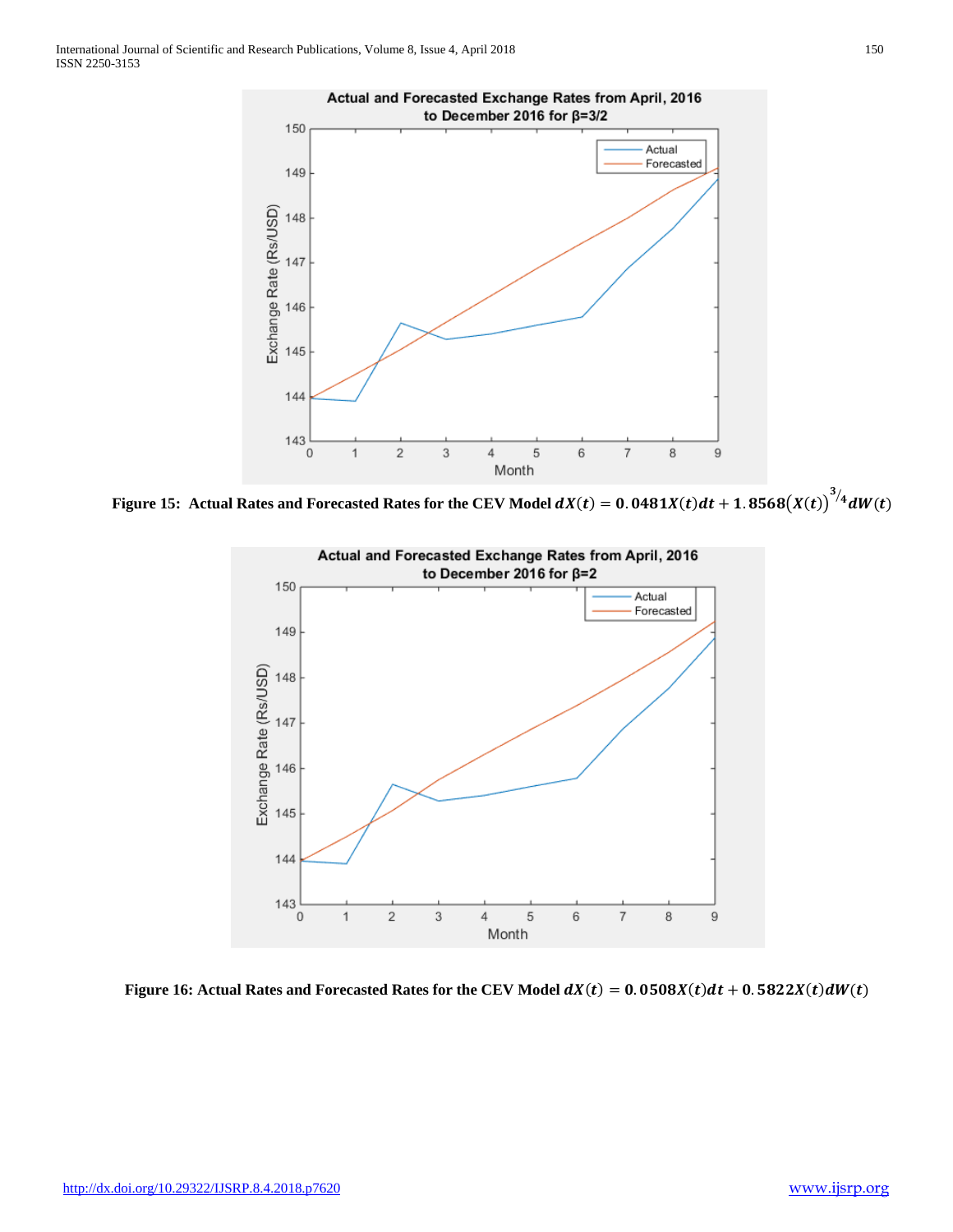Among these five CEV models, the best model can be selected by checking forecasting accuracy measures RMSE and MAPE. Table III represented RMSE and MAPE values for each model.

|      | <b>RMSE</b> | <b>MAPE</b> |
|------|-------------|-------------|
|      | 0.5516      | 0.3113      |
|      | 0.6709      | 0.3862      |
|      | 0.7631      | 0.4321      |
| רו כ | 0.8970      | 0.5173      |
|      | 0.8853      | 0.5210      |

### **Table III: RMSE and MAPE Values for Five CEV Models**

According to the Table 3, the minimum RMSE and MAPE values can be observed when  $\beta = 0$ . Therefore it can be concluded that the best CEV model to forecast LKR/USD exchange rate among the five models is the model which has elasticity factor 0. Hence, the best CEV model is,

$$
dX(t) = 0.0417X(t)dt + 61.7786dW(t)
$$

It can be observed that the model is similar to the Ornstein- Uhlenbeck model.

### IV. CONCLUSION

According to the results and findings, it can be concluded that the best model to predict LKR/USD monthly exchange rates from April, 2016 to December, 2016 is Ornstein-Uhlenbeck model. The best model may be changed to another model if one consider another data set. Because of that, by updating the exchange rates one can predict any future exchange rate using these models and the best model may be different to Ornstein-Uhlenbeck model.

In this research only five elasticity factors were considered. As a future research work, one can develop this study by considering more than five elasticity factors. Since  $\beta$  is continuous, if one can simulate results for more elasticity factors exchange rates can be predicted more accurately.

### **REFERENCES**

[1] Allen E. (2007), "Modelling with Ito Stochastic Differential Equations", Springer.

- [2] Booth P., Glassman D. (1987), "Comparing Exchange Rate Forecasting Models: Accuracy versus Profitability", International Journal of Forecasting, Vol. 3, Issue I, 65-79
- [3] Central Bank of Sri Lanka (2006), "Exchange Rate", Pamphlet Series, No. 03.
- [4] Gencay R. (1999), "Linear, non-linear and essential foreign exchange rate prediction with simple technical trading rules", in Journal of International Economics, Vol.47, 91–107.
- [5] Haeri A., Rabbani M., Habibnia A. (2011), "The Proposed Mathematical Models for Decision-Making and Forecasting on Euro-Yen in Foreign Exchange Market", Iranian Economic Review, Vol.16, No.30.

[6] Jalil A., Feridun M. (2010), "Explaining exchange rate movements: an application of the market microstructure approach on the Pakistani foreign exchange market",

The Journal of Developing Areas, Vol. 44, Issue 1, 255-265.

[7] Lo C.F., Yuen P.H. (2000), "Constant Elasticity of Variance Option Pricing Model with Time-dependent Parameters", International Journal of Theoretical and Applied

Finance Vol. 3, Issue 4 , 661–674.

- [8] Macerinskiene I., Balciunas A. (2013), "Fundamental Exchange Rate Forecasting Models. Advantages and Drawbacks", KSI Transactions on knowledge Society, Vol. 6, Issue 3, 9-17.
- [9] Majhi R., Panda G., Sahoo G. (2009), "Efficient prediction of exchange rates with low complexity artificial neural network models", in Expert Systems with Applications, Vol. 36, Issue 1, January, 181-189.